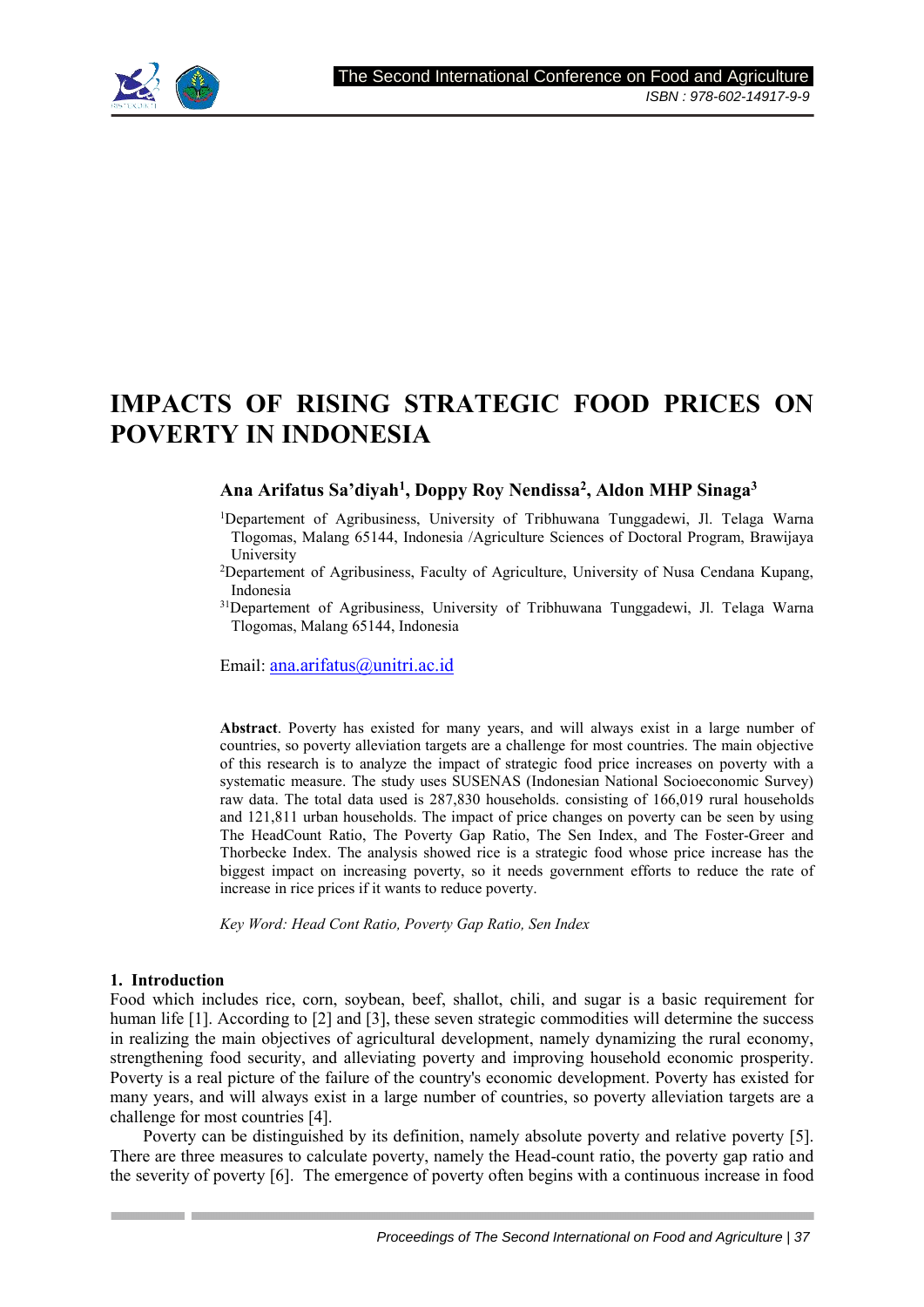

prices. The next increase in food prices causes a decrease in the amount of food consumption. The decrease in the amount of food consumption due to decreased purchasing power of households according to [7] is an indication of an increase in poverty. An increase in the price of each strategic commodity will have two impacts. First, rising prices reduce people's real income, which in turn increases poverty. Second, the price increase changes in income distribution as a result of different price increases across individuals depending on their income. As changes in distribution can increase or decrease poverty, it is the second impact that determines whether price changes are pro-poor or anti-poor [6].

 Several studies on the impact of rising prices on poverty have been conducted by several researchers, including [8; 9; 10; 11]. However, research that specifically examines the impact of rising strategic food prices on poverty in Indonesia has never existed. The main objective of this study is to determine a systematic measure of the impact of rising strategic food prices on poverty.

# **Material and Methods**

### **2.1 Data**

Indonesian data on household incomes and expenditures were obtained from SUSENAS (Indonesian National Socioeconomic Survey). This data is cross-sectional and it is published by The Central Statistic Agency of Indonesia. The data is collected from each household for one week by performing a direct interview. The total data used is 287,830 households. consisting of 166,019 rural households and 121,811 urban households.

### **2. 2 Model Selection**

BPS (Central Bureau of Statistics) uses the concept of ability to meet basic needs (basic needs approach) to measure poverty. With this approach, poverty is seen as an inability on the economic side to meet basic food and non-food needs as measured by expenditure. So poor households are households that have an average monthly per capita expenditure below the poverty line. The impact of price changes on poverty is seen by using The HeadCount Ratio in estimating poverty levels, using The Poverty Gap Ratio in estimating poverty depth, using The Sen Index in estimating poverty severity and using The Foster-Greer and Thorbecke Index in estimating severity intensity.

 The first step is taken before determining poverty levels, poverty depth, poverty severity, and poverty intensity in determining the poverty line. The poverty line is determined based on the 2016 BPS reference semester one. This determination is based on the use of research data in March 2016.

Furthermore, the poverty line is used to measure (1) the percentage of poverty with a headcount ratio; (2) depth of poverty with poverty gap; (3) the severity of poverty with severity poverty; and (4) poverty intensity with foster-Greer and thorbecke index. each equation is described as follows [12;13; 14; 15; 16] :

| 1. Headcount ratio elasticity |  |
|-------------------------------|--|
|                               |  |
| Refers to Shepard's Lemma     |  |
|                               |  |
|                               |  |
| 2. Poverty gap elasticity     |  |
|                               |  |
| 3. Sen index elasticity       |  |
|                               |  |
| FGT elasticity                |  |
|                               |  |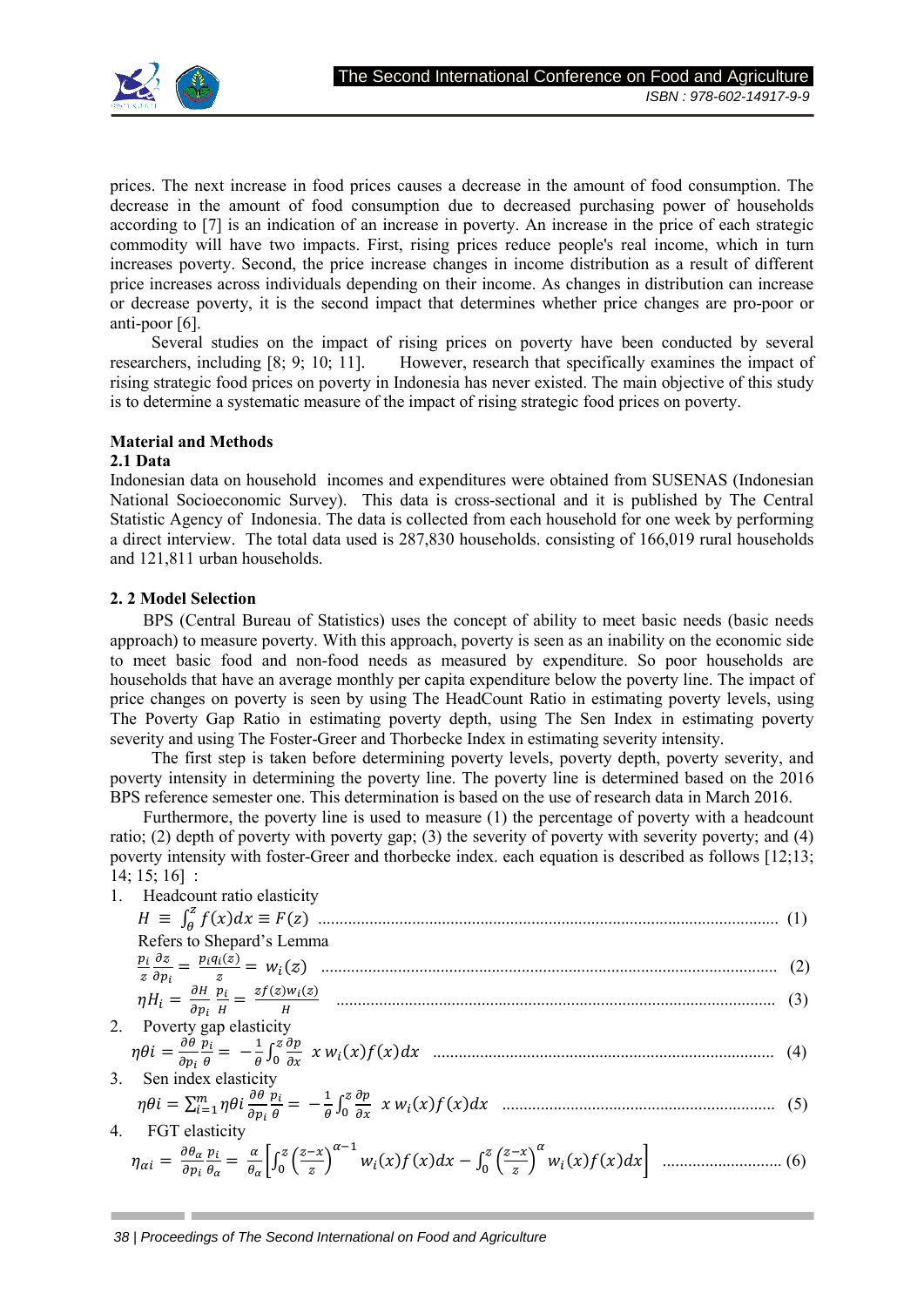

 While the effect of price changes on poverty from several elasticities can be written as follows:

 $\sum_{i=1}^n \left(\frac{p_i^*-p_i}{n}\right)$  $\sum_{i=1}^{n} \left( \frac{p_i^* - p_i}{p_i} \right) \eta \theta i = \sum_{i=1}^{n} \left( \frac{p_i^* - p_i}{p_i} \right)$  $\sum_{i=1}^{n} \left( \frac{p_i^* - p_i}{p_i} \right) w_i \eta \theta + \sum_{i=1}^{n} \left( \frac{p_i^* - p_i}{p_i} \right)$  $\sum_{i=1}^{n} \left( \frac{p_i - p_i}{p_i} \right) (\eta \theta i - w_i \eta \theta) \dots \dots \dots \dots \dots \dots \dots \dots \dots \dots \dots \dots \tag{7}$ Then there are several main indices that have been developed by Son & Kakwani, (2009) which will be used to measure the impact of rising prices on poverty. These are the Price Elasticity of Poverty, the Price Index for the Poor (PIP) and the Pro-poor Price Index (PPI).

# *Indeks Harga Keberpihakan Masyarakat Miskin (Pro-poor Price Index)*

 $\varphi_i = \frac{\eta_{\theta i}}{\overline{w}_i n}$ 0./ ........................................................................................................................... (8)

*Price Index for the Poor* 

λ = 2 ∗ ! " &./ ./ ( ............................................................................................................ (9)

### **3. Result and Discussion 3.1 Price Elasticity of Poverty**

The calculation of price elasticity of poverty (PEP) in urban households is presented in table 1. The PEP of rice for head count ratio is 1.531, indicating that an increase in rice prices by 1% will increase the headcount ratio by 1.531 percent. Similarly, if a shallot increase of 1% will increase the headcount ratio by 0.122%. if the entire price rises by 1% it will increase the headcount ratio by 4.479%.

| Commodity             | HeadCount $(\% )$ |       | Poverty Gap (%) Poverty Severity (%) |
|-----------------------|-------------------|-------|--------------------------------------|
| FGT Index             | 7.79              | 1.19  | 0.27                                 |
| <b>Rice</b>           | 1.531             | 0.799 | 1.044                                |
| Corn                  | 0.000             | 0.008 | 0.010                                |
| <b>Beef</b>           | 0.000             | 0.001 | 0.001                                |
| <b>Shallot</b>        | 0.122             | 0.056 | 0.071                                |
| Chili                 | 0.164             | 0.076 | 0.096                                |
| Sugar                 | 0.122             | 0.070 | 0.088                                |
| <b>Other Food</b>     | 2.204             | 2.344 | 2.810                                |
| <b>Other Non Food</b> | 1.743             | 2.175 | 2.642                                |
| <b>Total</b>          | 4.479             | 5.530 | 6.762                                |

Table 1. Price Elasticity of Poverty in Urban Households

Source : Author's Calculated

 The analysis shows that an increase in the price of rice by 1% will increase the depth of poverty by 0.799% and increase the severity of poverty by 1,044%. The results of this analysis indicate that rice is a very strategic commodity because the impact of rising rice prices is very large on increasing the severity of poverty in urban households (table 1). This supports the findings [17] which states that increasing the price of staple foods will increase poverty.

Susenas data on March 2016 shows the average urban household consumption of beef is 0.11 0ns / capita/ day, smaller than the US Department of Agriculture's recommendation of 5.5 ounces for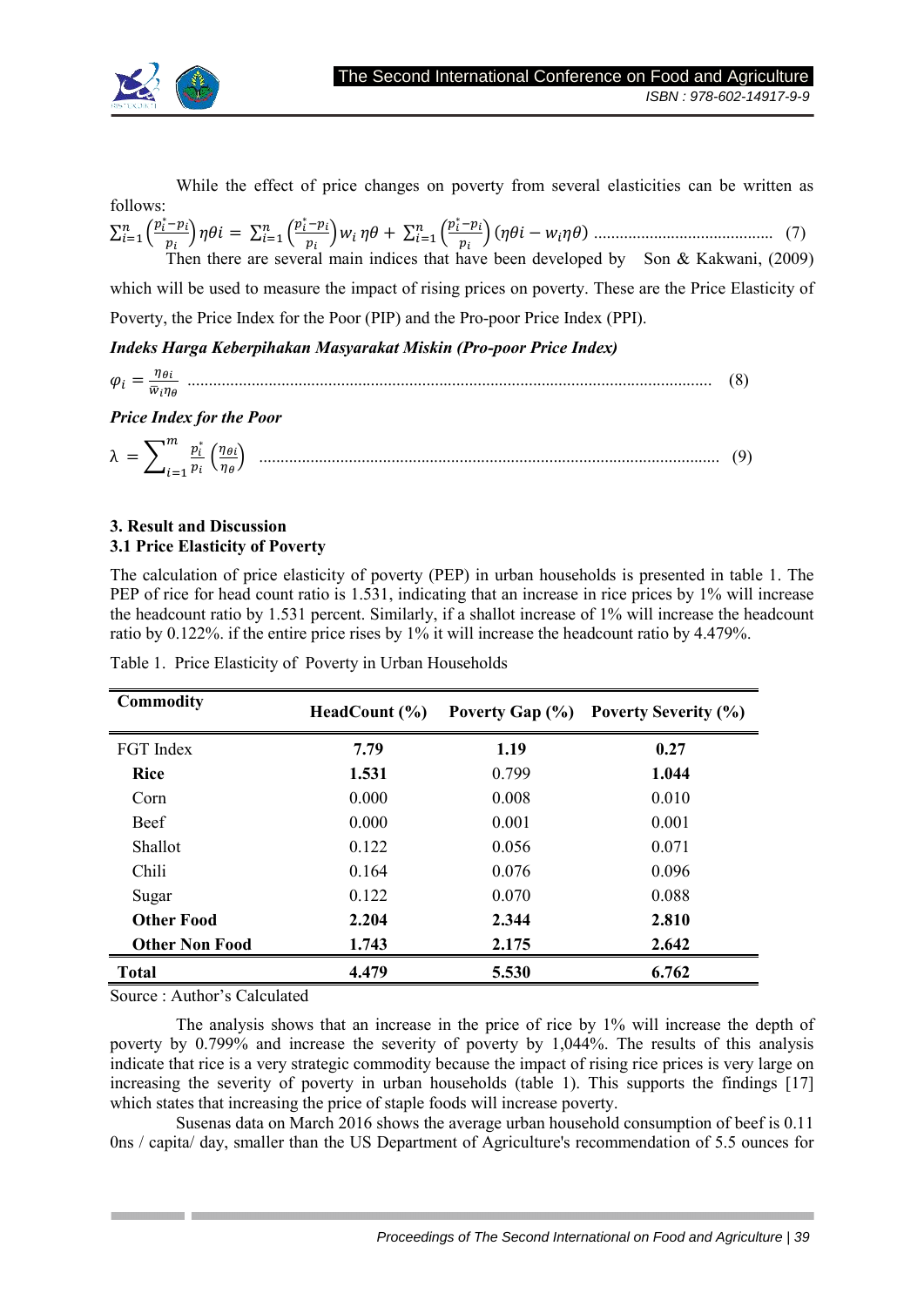

women and 5 ounces for men. The low consumption of beef in urban households causes the effect of price increases to be less visible on the poverty level of urban households.

| Commodity             | HeadCount $(\% )$ | Poverty Gap (%) | <b>Poverty Severity (%)</b> |
|-----------------------|-------------------|-----------------|-----------------------------|
| FGT Index             | 14.11             | 2.74            | 0.79                        |
| Rice                  | 0.754             | 0.766           | 0.948                       |
| Corn                  | 0.018             | 0.029           | 0.040                       |
| Beef                  | 0.009             | 0.001           | 0.001                       |
| Shallot               | 0.037             | 0.051           | 0.061                       |
| Chili                 | 0.069             | 0.065           | 0.075                       |
| Sugar                 | 0.069             | 0.071           | 0.087                       |
| <b>Other Food</b>     | 1.044             | 1.657           | 1.935                       |
| <b>Other Non Food</b> | 0.592             | 1.510           | 1.766                       |
| <b>Total</b>          | 2.956             | 4.149           | 4.913                       |

Table 2. Price Elasticity of Poverty in Rural Household

Source: Author's Calculated

Table 2 shows the impact of rising rice prices on the percentage of poverty, poverty depth, and poverty severity for rural households is lower than urban households. As with urban households, the biggest impact of rising prices on poverty is on the commodity of rice.

The impact of changes in strategic commodity prices for households nationally is almost the same as urban and rural households (table 3). The increase in rice prices had the greatest impact on increasing the percentage of poverty, poverty depth, and poverty severity.

| <b>Commodity</b>      | HeadCount $(\% )$ |       | Poverty Gap (%) Poverty Severity (%) |
|-----------------------|-------------------|-------|--------------------------------------|
| FGT Index             | 10.95             | 1.97  | 0.53                                 |
| <b>Rice</b>           | 1.143             | 0.782 | 0.996                                |
| Corn                  | 0.009             | 0.019 | 0.025                                |
| Beef                  | 0.004             | 0.001 | 0.001                                |
| <b>Shallot</b>        | 0.08              | 0.053 | 0.066                                |
| Chili                 | 0.117             | 0.07  | 0.086                                |
| Sugar                 | 0.096             | 0.07  | 0.087                                |
| <b>Other Food</b>     | 1.624             | 2.001 | 2.373                                |
| <b>Other Non Food</b> | 1.168             | 1.842 | 2.204                                |
| <b>Total</b>          | 3.718             | 4.84  | 5.838                                |

Tabel 3. Price Elasticity of Poverty in Indonesia

Source: Author's Calculated

Tables 1, 2, and 3 show the headcount ratio. Poverty gap, Poverty severity, and FGT. Poverty gap value is 4.84% for Indonesian households, 4.149% for rural households, and 5,530% for urban households. This ratio shows that the average household food expenditure is 4.84% lower than the corresponding poverty line compared to household food expenditure in Indonesia as a whole, also, they show a small portion of food expenditure needed to eradicate poverty. Besides, the resources needed to move households to or outside the poverty line are higher in rural areas compared to urban areas.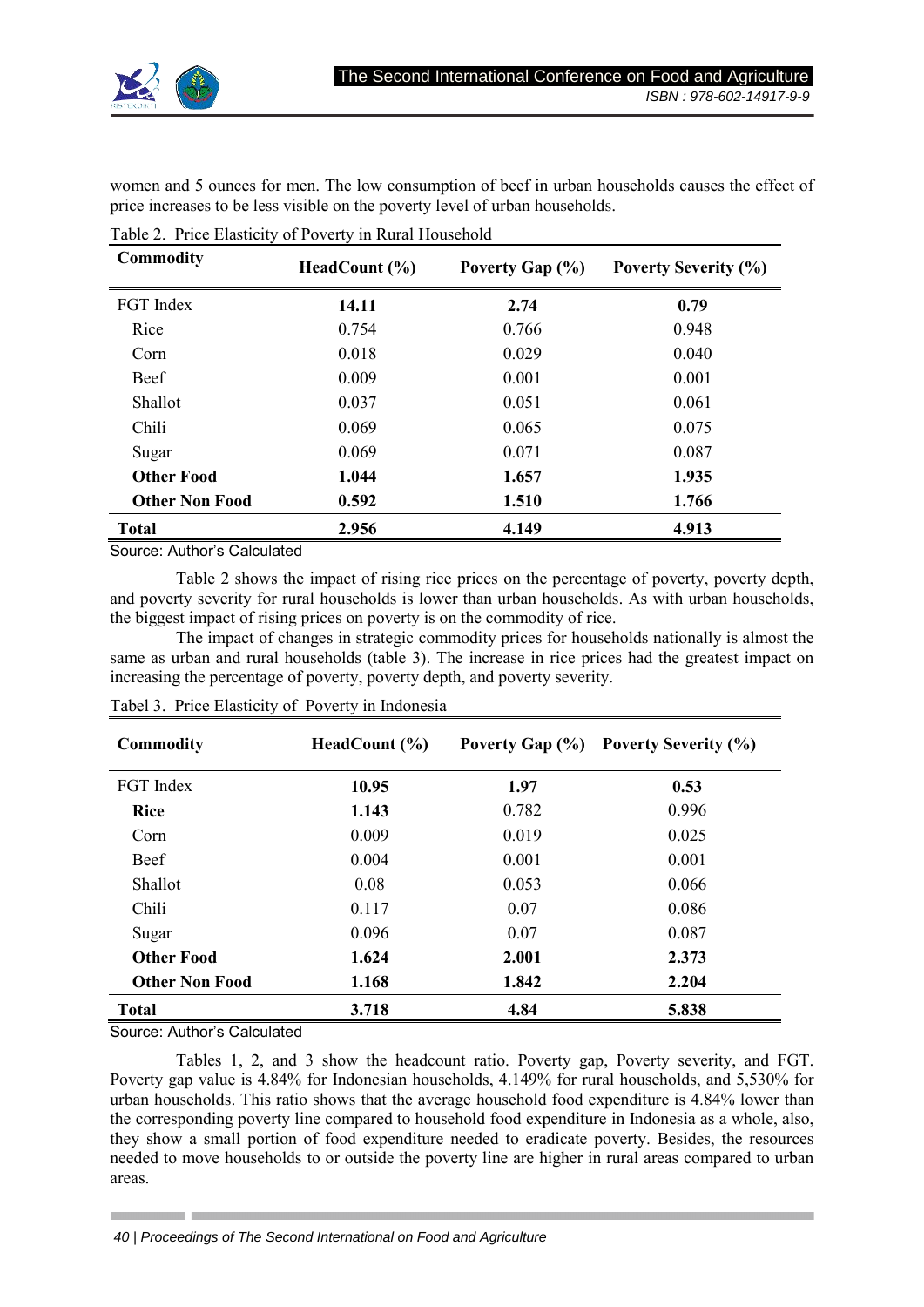

Poverty severity, which illustrates the severity of poverty and inequality of expenditure or income among households in Indonesia, varies from 4,913 for rural households, 5,838 for Indonesian households to 6,762 for urban households. This shows that the highest inequality is in urban households.

 The three types of poverty index in the form of headcount index, poverty gap index and poverty severity index are family indexes known as the F-G-T index so that they can be written in the same formulation. The F-G-T index has a strictly decreasing nature of the poor standard of living, ie the lower the standard of living owned, the lower the value of this index or the poorer the population. Another advantage of this measure is that for the three poverty indices, this measure has the nature of axiomatic monotonicity subgroups [18]. The analysis shows that there is a high intensity of poverty for Indonesian households, urban households, and rural households. the relative lack of expenditure of each poor household from the poverty line issued; the FGT index gives greater weight to households far below the poverty line. the intensity of poverty is more serious among poor households living in rural areas, and among the FGT index, the FGT index is higher than the cent index in urban areas for very poor households, however, the penny index is higher in rural areas. According to these figures, the severity of poverty is a very serious problem in rural areas; on the other hand, income distribution is uneven among very poor households. but in urban areas, the average income shortfall from the poverty line for very poor people is very high [5].

# **3.2 Pro-Poor Price Index**

The pro-poor price index helps researchers to understand how changes in prices of each consumption item will affect income distribution [6]. The pro-poor price index for rice, shallots, chili, sugar, and other foods is greater than one for all poverty measures. This shows that in urban areas, the increase in prices of these commodities has a greater impact on the poor than the non-poor. The pro-poor price index for corn, beef and non-food is smaller than one. This shows that the increase in the prices of these commodities will relatively reduce income inequality [6]. state that the pro-poor price index helps us understand how changes in prices of each consumption item will affect the distribution of income. The pro-poor price index for food from the three poverty measures is greater than one, indicating an increase in food prices has a greater influence on poor households than non-poor households.

| Commodity         | <b>HeadCount</b> | <b>Poverty Gap</b> | <b>Poverty Severity</b> |
|-------------------|------------------|--------------------|-------------------------|
| <b>Rice</b>       | 6.594            | 2.787              | 2.977                   |
| Corn              | 0.000            | 0.218              | 0.219                   |
| Beef              | 0.000            | 0.009              | 0.007                   |
| <b>Shallot</b>    | 4.140            | 1.538              | 1.589                   |
| Chili             | 3.488            | 1.310              | 1.355                   |
| Sugar             | 3.732            | 1.727              | 1.787                   |
| <b>Other Food</b> | 1.342            | 1.157              | 1.134                   |
| Other Non Food    | 0.696            | 0.703              | 0.698                   |
| <b>Total</b>      | 1.000            | 1.000              | 1.000                   |

Tabel 4. Pro-Poor Price Index in Urban Households

Sources: Autor's Calculated

`The results of an analysis of the pro-poor price index for rural households show that rice, shallots, and sugar are anti-poor commodities because their value is greater than one. This condition shows that the increase in the price of rice, shallots, and sugar has a greater impact on poor households compared to non-poor households. While corn and beef are pro-poor commodities (PIP value is smaller than one).

Tabel 5. Pro-Poor Price Indeks in Rural Households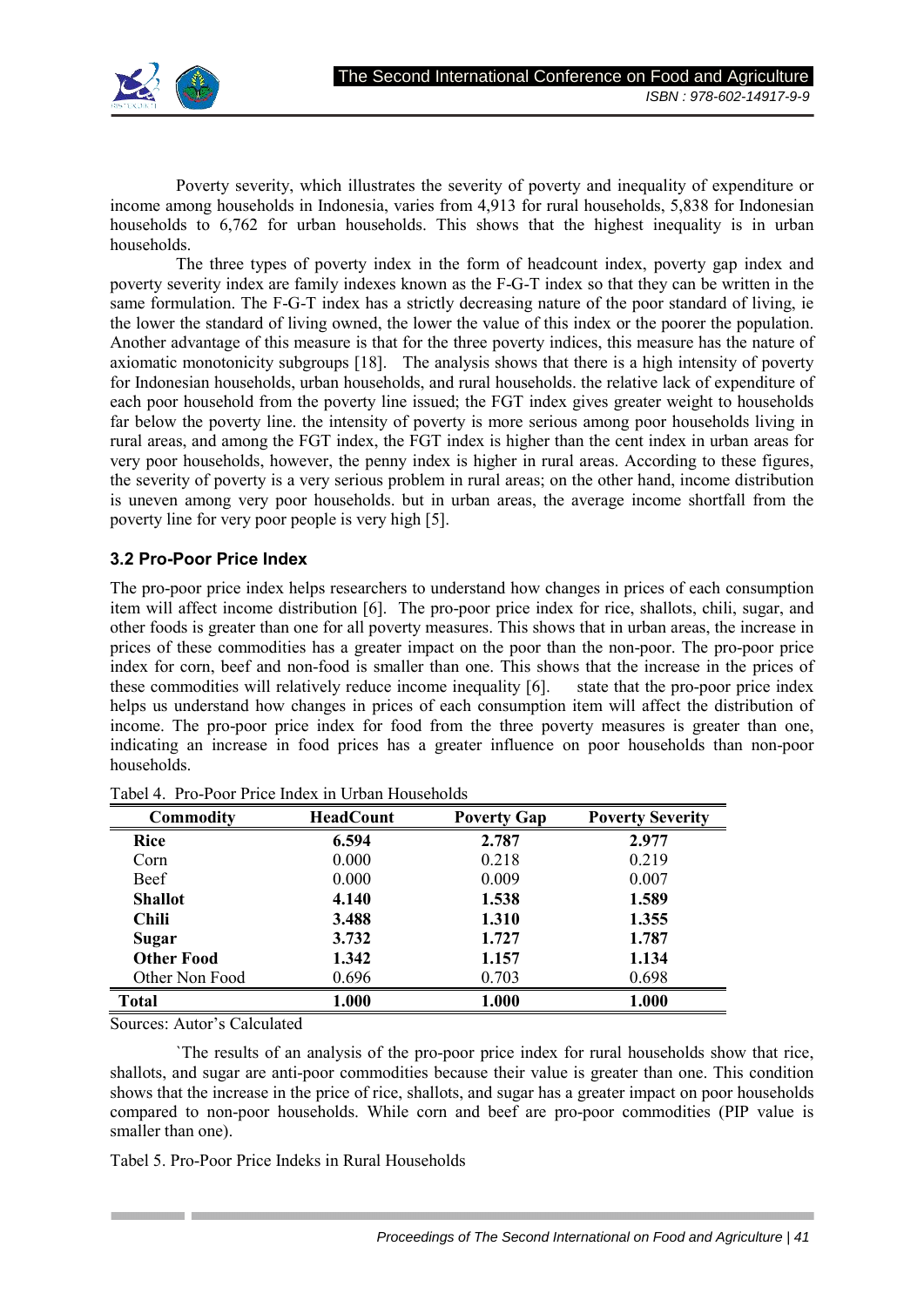

| Commodity      | <b>HeadCount</b> | <b>Poverty Gap</b> | <b>Poverty Severity</b> |
|----------------|------------------|--------------------|-------------------------|
| Rice           | 2.603            | 1.884              | 1.970                   |
| Corn           | 0.313            | 0.360              | 0.415                   |
| Beef           | 0.060            | 0.006              | 0.005                   |
| <b>Shallot</b> | 1.251            | 1.215              | 1.230                   |
| Chili          | 1.481            | 0.985              | 0.966                   |
| Sugar          | 1.662            | 1.213              | 1.248                   |
| Other Food     | 0.852            | 0.963              | 0.950                   |
| Other Non Food | 0.445            | 0.809              | 0.799                   |
| <b>Total</b>   | 1.000            | 1.000              | 1.000                   |

Sources: Author's Calculated

 In urban households, chili is an anti-poor commodity because it will have a worse impact on poor households, where the increase in chili prices will make poor households worse (increasing the percentage of poverty). However, when viewed from the depth of poverty and the severity of poverty, chili is a pro-poor commodity because its poverty gap and poverty severity are less than 1 (table 5).

| Commodity         | <b>HeadCount</b> | <b>Poverty Gap</b> | <b>Poverty Severity</b> |
|-------------------|------------------|--------------------|-------------------------|
| Rice              | 4.598            | 2.335              | 2.474                   |
| Corn              | 0.156            | 0.289              | 0.317                   |
| Beef              | 0.030            | 0.007              | 0.006                   |
| <b>Shallot</b>    | 2.695            | 1.377              | 1.409                   |
| <b>Chili</b>      | 2.485            | 1.148              | 1.161                   |
| Sugar             | 2.697            | 1.470              | 1.518                   |
| <b>Other Food</b> | 1.097            | 1.060              | 1.042                   |
| Other Non Food    | 0.571            | 0.756              | 0.749                   |
| <b>Total</b>      | 1.000            | 1.000              | 1.000                   |

Tabel 6. Pro-Poor Price Index in Indonesia

Sources: Author's Calculated

Table 6 shows that rice, onion, chili, and sugar are anti-poor commodities and corn and beef are pro-poor commodities. The increase in the price of rice, shallots, chili, sugar and other foods will have a greater impact on poor households than non-poor households.

### **Conclusion and Implication**

An increase in strategic food prices will increase the percentage of poverty, the depth of poverty, the severity of poverty and the intensity of poverty both in rural, urban and in Indonesia in the aggregate. Of the six strategic foods (rice, corn, beef, onion, chili, and sugar), rice has the biggest impact. So the policy implication is that if the government wants to reduce poverty then the government must be able to reduce the rate of increase in the price of rice as a staple food.

Rice, shallots, and sugar are anti-poor commodities both in terms of headcount, poverty gap, and poverty severity. This means that the increase in the price of rice, onions and sugar will have a worse impact on increasing poverty for poor households than non-poor households. This finding enables a direct cash transfer policy for poor households to reduce poverty growth.

### **Acknowledgment**

Acknowledgements are submitted to The Central Statistic Agency of Indonesia which have served the process of the data purchasing. Acknowledgments are also conveyed to all teams who have helped data analysis in this study.